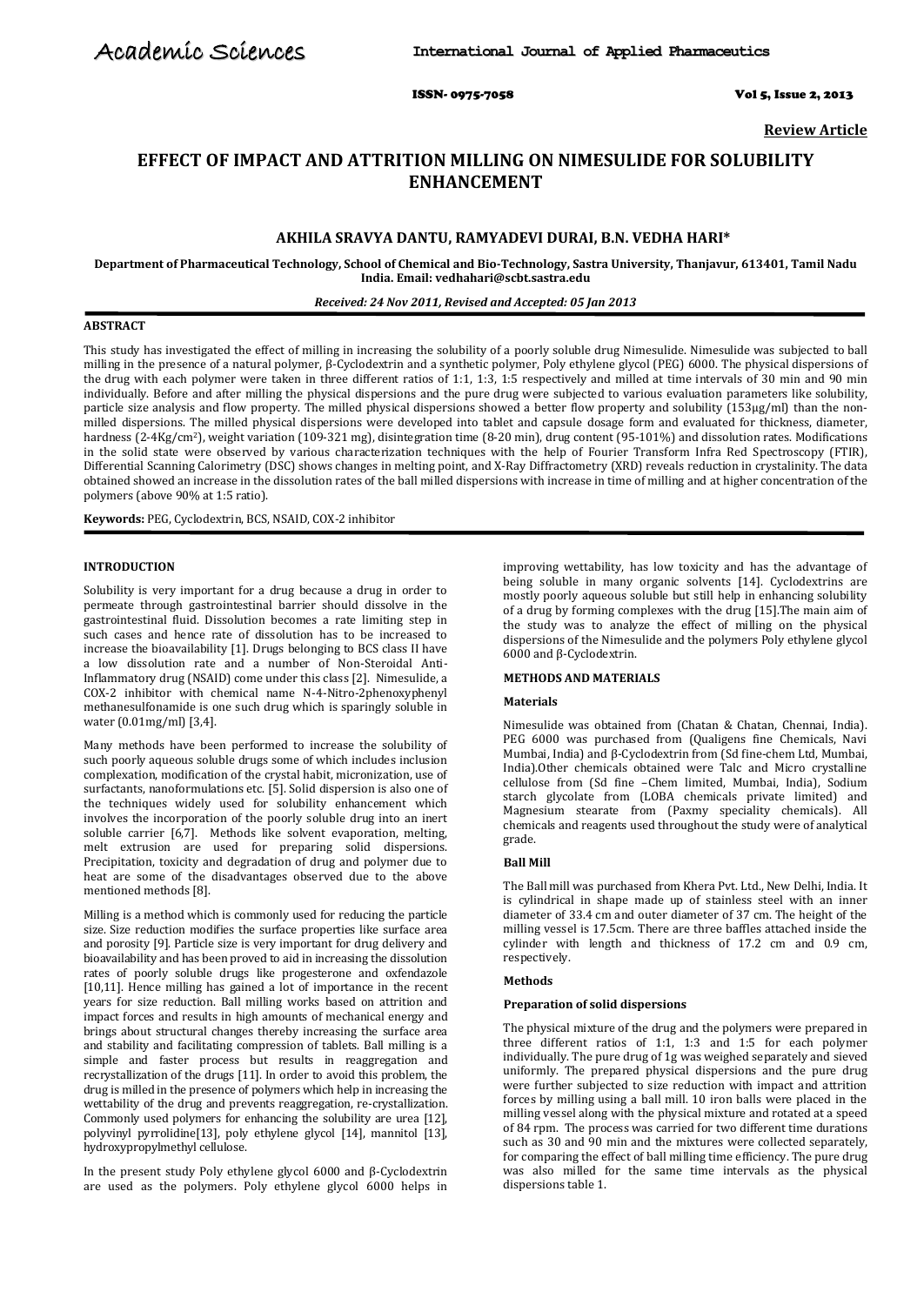**Table 1: Composition of Ball Milled Nimesulide Dispersions**

| <b>Batch</b><br>Code | Weight of the<br>drug (g) | Polymer<br>weight (g) | time<br><b>Milling</b><br>(min) |
|----------------------|---------------------------|-----------------------|---------------------------------|
| NPEG4                | 1                         |                       | 30                              |
| NPEG5                | 1                         | 3                     | 30                              |
| NPEG6                |                           | 5                     | 30                              |
| NPEG7                | 1                         |                       | 90                              |
| NPEG8                |                           | 3                     | 90                              |
| NPEG9                |                           | 5                     | 90                              |
| NBCD1                |                           |                       | 30                              |
| NBCD <sub>2</sub>    | 1                         | 3                     | 30                              |
| NBCD3                |                           | 5                     | 30                              |
| NBCD4                | 1                         |                       | 90                              |
| NBCD5                | 1                         | 3                     | 90                              |
| NBCD6                | 1                         | 5                     | 90                              |
| NP <sub>1</sub>      |                           |                       | 30                              |
| NP <sub>2</sub>      |                           |                       | 90                              |

# **Pre-formulation studies**

Derived properties such as angle of repose, bulk density, tapped density and Carr's index of the ball milled and non milled powder formulations were evaluated to find out their flow property and compatibility for compression into tablets. Angle of repose was performed by funnel method [16] by pouring the powdered samples through a funnel onto a horizontal base to form a conical heap with a distance of 3cm between the base and the funnel. The internal angle between the surface of the heap and the horizontal base gives the angle of repose and hence the height and diameter of the heap was noted. Bulk density was measured as the ratio of the mass of powder occupied by its volume and depends on the way in which particles were packed [16]. It was calculated by pouring the weighed quantity of powder into a measuring cylinder and noting the bulk volume. This was then tapped for 300 times to obtain the constant tapped volume which was used to calculate the tapped density, i.e., the density after a specified compaction. The formulas given below were used for further calculation.

Angle of repose=  $\tan^{-1}$  (h/r), where h- height of the heap, r- radius of the heap

Bulk density =Mass/Bulk Volume, Tapped density=Mass/Tapped volume

Carr's index= ((bulk volume-tapped volume)/bulk volume)\*100

The above procedure was repeated thrice and the mean and standard deviation was calculated and tabulated.

#### **Preparation of tablets and capsules**

The pure drug and the ball milled Nimesulide physical dispersions were made into tablets with a weight equivalent to 50 mg of the drug using the tablet press (KI356, Khera instruments Pvt ltd, New Delhi). 1% of Magnesium stearate, 1% of Talc and 1% of Sodium Starch glycolate were used as lubricating, flow aid and disintegrating agents respectively. SSG also aided for the compactness of the bulk for effective compression. Since the polymer PEG was found to be hygroscopic, in order to reduce its stickiness microcrystalline cellulose was added along with other agents for preparing tablets of Nimesulide with PEG dispersions (NPEG).

Powder equivalent to 50 mg of the drug was filled in empty gelatin capsules by manual filling. In order to avoid moisture absorption the tablets and capsules were stored in a desiccator with silica gel and calcium carbonate as desiccants.

#### **Particle size analysis**

The ball milled dispersions of Nimesulide with PEG and β-Cyclodextrin were subjected to particle size measurements by using a calibrated compound light microscope by well established microscopy technique [17]. A small amount of each of the milled powder sample was spread over a glass slide, viewed under a microscope (Khera instruments Pvt ltd) with the help of eye piece

micrometer and the particle size of about 25 particles was measured and the average particle size was calculated using the formula:

> Average particle size = Size of the individual particle Total number of particles

# **Solubility studies**

To detect the enhancement of solubility of the ball milled Nimesulide dispersions compared to the pure drug, the solubility studies were carried out. Milled dispersions equivalent to 1 mg of Nimesulide was added to 2 ml of distilled water and was placed in a shaker for 24 hrs at room temperature. This was removed from the shaker and centrifuged at 4500 rpm for 10 min at  $4^{\circ}$  C using a cooling centrifuge (C 24, Remi laboratory, India). The supernatant was diluted and the absorbance was analyzed using UV-Vis Spectrophotometer (Sistronic 117) at 397 nm and concentration was calculated using standard calibration curve [6].

# **Evaluation of tablets and capsules**

The tablets and capsules prepared using the ball milled SD of Nimesulide was evaluated for quality control parameters.

# **Weight variation**

6 tablets of each formulation were taken and weighed separately using electronic balance (Shimadzu Pvt ltd, India). The average weight and the deviations from standard limits (as per monograph) were checked. The mean and standard deviation was calculated and tabulated.

#### **Hardness**

Hardness testing was performed to analyze the ability of the tablets to withstand local permanent deformation. Hardness of 3 tablets from each batch of dispersion tablets was measured using Tablet hardness tester Mosanto type (Dolphin) [18].

# **Disintegration time**

Disintegration time for the tablets was analyzed using USP disintegration type 2 apparatus (Lab India, DT 1000). The temperature was maintained at 37° C and 900 ml of distilled water was used as the media [18].

#### **Drug content**

To assess the ball milled PEG, β-Cyclodextrin dispersion tablets for uniformity of drug content, assay for powdered tablets was performed. 6 tablets of each formulation were weighed individually and average mass was calculated; tablets were further triturated and equivalent weight of tablets average weight was taken and dissolved in 10 ml of methanol. It was sonicated for 5 min, filtered and further diluted with distilled water. The absorbance of the solution was measured using UV-Vis spectrophotometer and the drug content was calculated by using standard calibration curve [13,19].

#### *In vitro* **dissolution studies**

Dissolution plays a major role in increasing the bioavailability of a drug. Dissolution studies were performed to analyze the solubility enhancement in aqueous media for the capsules and tablets containing the milled dispersions of Nimesulide PEG and β-Cyclodextrin and milled non-processed pure drug using USP dissolution type-1 (paddle) apparatus (DS 8000, Lab India) at 37±5ºC, 50 rpm in 900 ml distilled water. Each sample containing 50 mg equivalent of the drug was placed into the dissolution medium, and at predetermined time intervals of 5, 10, 15, 30, 45 and 60 min, 10 ml of the samples were withdrawn using a syringe and suitably diluted. The dissolution rate was calculated by measuring the absorbance of the samples by UV-Vis spectrophotometer (Systronics 117) at 397 nm with water as the blank [19].

#### **Fourier Transform Infrared Spectroscopy: (FTIR)**

FTIR analysis (Perkin-Elmer 200) was performed using potassium bromide disc technique, in order to find out the interaction between the drug and the polymers for better stability and compatibility of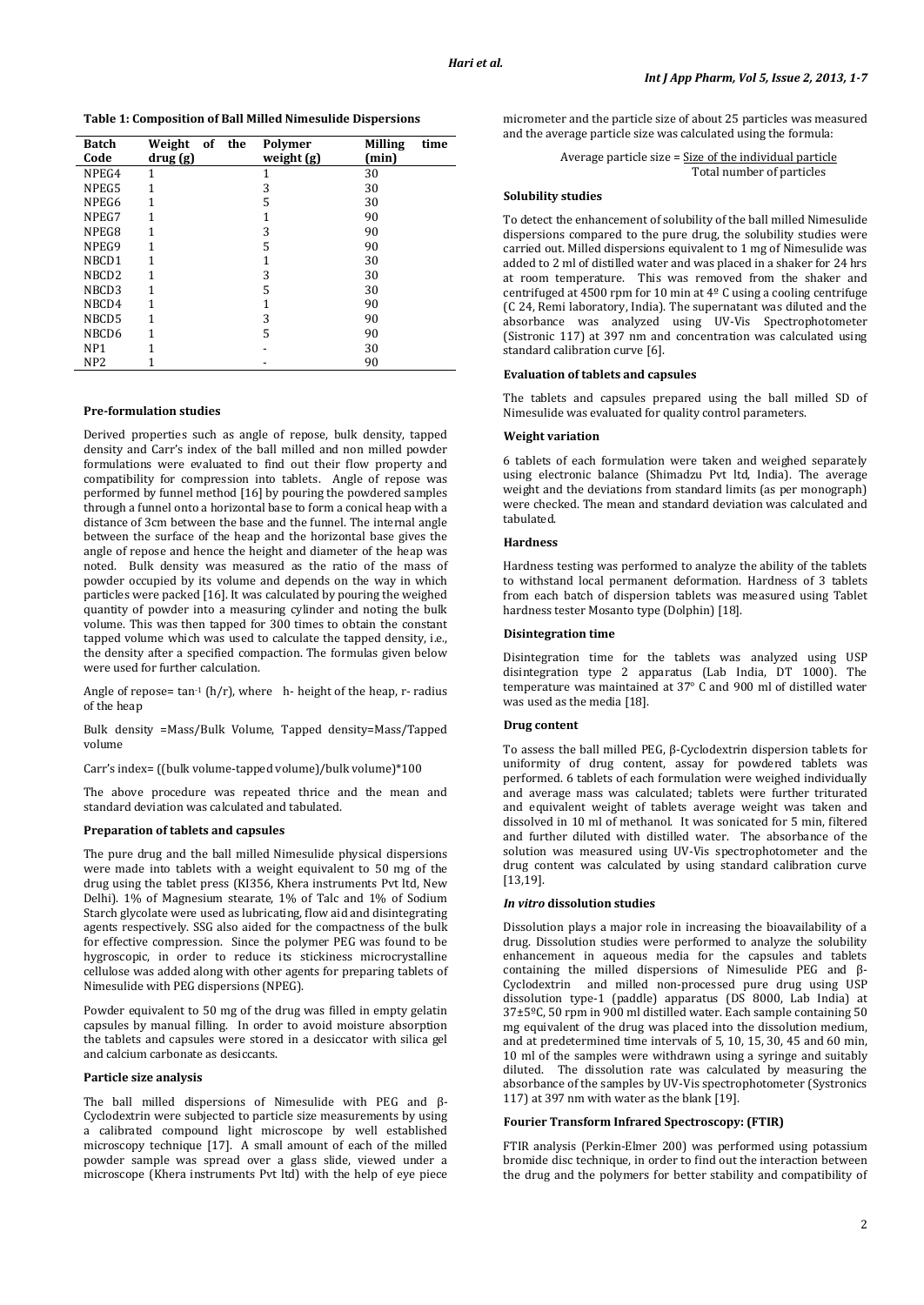the materials used. The samples were mixed with previously dried and saturated potassium bromide and placed on KBr press under hydraulic pressure of 150 kg/cm2, and the translucent thin film obtained was scanned over a range of 4000 to 400 cm-1 at ambient temperature.

#### **Differential Scanning Calorimetry and Thermogravimetric Analysis: (DSC-TGA)**

The thermal characteristics of the samples were analyzed using differential scanning calorimeter and the weight loss with change in temperature was determined using thermo gravimetric analysis (SDT Q600 V20.9 Build 20), especially for analyzing the polymorphic changes in the milled dispersions of PEG and β Cyclodextrin. About 4 mg of the sample was placed in the aluminium pans and then heated under nitrogen flow (20 ml/min), at the rate of 10ºC/min within a range of  $0^{\circ}$  C to 500° C.

# **X-Ray Diffraction analysis**

The x-ray diffraction techniques were used for the determination of the crystal structure and atomic spacing of materials by constructive interference of monochromatic x-ray on crystalline samples. The nature of milled powder solid dispersions was studied at room temperature using a X-Ray Diffractometer ( Ultimata 3, Rigaku) over a 2θ range of 10 º- 80º with a voltage of 40kV and a current of 30 mA and using Cu-Kα as the source.

#### **RESULTS AND DISCUSSION**

Angle of repose, Bulk density, and Tapped density were performed thrice and the mean with standard deviation was tabulated in table 2. The non-milled physical dispersions of PEG 6000 with drug show an increase in the flow property in comparison to the pure drug. At 1:5 ratio, the angle of repose of 29.24° was obtained for the non-milled dispersions. The milled dispersions showed a good flow property with 13.83° angle of repose for 1:1 ratio milling done for 90 min, as compared to the other 2 ratios of 1:3, 1:5 ratios which showed angle of repose of 21.44° and 24.56° respectively, for the 90 min milled dispersions. Though the 30 min milled dispersions showed a good flow property it was found to be less as compared to the 90 min milled dispersions. The non-milled dispersions of β-Cyclodextrin with drug, did not show a significant increase in the flow, the angle of repose being 39.8° for 1:5 ratio. The milled dispersions comparitively showed better results especially the 90 min milled samples with an angle of repose of 24° for 1:1 ratio.

**Table 2: Preformulation Studies for Milled and Non Milled Dispersions of Drug and Polymer**

| <b>Batch Code</b>     | Angle of repose    | Bulk density (g/ml) | Tapped density (g/ml) | Carr's index       |
|-----------------------|--------------------|---------------------|-----------------------|--------------------|
| NP <sub>1</sub>       | 29.246±2.016       | $0.354 \pm 0.021$   | $0.5787 \pm 0.032$    | 38.532±5.832       |
| NP2                   | 26.226±2.545       | $0.295 \pm 0.014$   | $0.5203 \pm 0.043$    | 42.96±2.093        |
| NPEG4                 | 19.988±0.152       | $0.366 \pm 0.004$   | 0.522                 | 29.919±0.729       |
| NPEG5                 | 16.856±1.014       | $0.417 \pm 0.020$   | 0.618                 | 32.455±3.264       |
| NPEG6                 | $27.442 \pm 1.24$  | $0.449 \pm 0.010$   | $0.669 \pm 0.017$     | $32.74 \pm 3.376$  |
| NPEG7                 | 13.836±0.738       | $0.434 \pm 0.005$   | $0.494 \pm 0.006$     | $14.163 \pm 0.745$ |
| NPEG8                 | 22.44±2.889        | $0.409 \pm 0.002$   | $0.576 \pm 0.004$     | 28.998±0.152       |
| NPEG9                 | 22.146±0.791       | $0.433 \pm 0.02$    | $0.577 \pm 0.017$     | 28.99±0.152        |
| NBCD1                 | 34.916±3.874       | $0.351 \pm 0.014$   | $0.592 \pm 0.009$     | 38.847±1.346       |
| NBCD <sub>2</sub>     | 34.974±3.38        | $0.413 \pm 0.009$   | $0.849 \pm 0.082$     | 36.403±8.0634      |
| NBCD3                 | $40.264 \pm 1.493$ | $0.457 \pm 0.03$    | $0.737 \pm 0.009$     | 48.46±3.041        |
| NBCD4                 | 24.803±3.143       | $0.380 \pm 0.01$    | $0.585 \pm 0.015$     | $48.46 \pm 3.041$  |
| NBCD5                 | 25.366±0.733       | $0.454 \pm 0.005$   | $0.69 \pm 0.012$      | $34.15 \pm 0.681$  |
| NBCD6                 | 30.309±0.462       | 0.464               | $0.631 \pm 0.017$     | 26.38±1.96         |
| <b>Before Milling</b> |                    |                     |                       |                    |
| NPEG4                 | 34.758±1.593       | $0.215 \pm 0.008$   | $0.394 \pm 0.164$     | 37.5               |
| NPEG5                 | $27.831 \pm 4.213$ | $0.566 \pm 0.015$   | $0.732 \pm 0.026$     | $29.30 \pm 1.036$  |
| NPEG6                 | 29.23              | $0.5423 \pm 0.009$  | $0.733 \pm 0.025$     | 25.589±2.381       |
| NBCD1                 | 39.468±.557        | $0.336 \pm 0.047$   | 0.476                 | 29.40±9.998        |
| NBCD <sub>2</sub>     | 37.3068±3.946      | $0.422 \pm 0.008$   | $0.857 \pm 0.017$     | $50.662 \pm 2.005$ |
| NBCD3                 | 39.821±4.34        | $0.409 \pm 0.013$   | $0.672 \pm 0.013$     | 39.047±1.73        |
| <b>NP</b>             | $42.500 \pm 1.220$ | $0.4292 \pm 0.017$  | $0.537 \pm 0.261$     | 19.9493±3.624      |

**Table 3: Evaluation Techniques for Milled Dispersions of Tablets of Drug and Polymers and Solubility and Particle Size Analysis of Milled and Non Milled Formulations**

| S. No.                                            | <b>Batch Code</b> | Solubility (μg/ml) | <b>Weight Variation (mg)</b> | <b>Hardness</b><br>$\frac{\text{kg}}{\text{cm}^2}$ | <b>Disintegration</b><br>Time (min) | Particle size $(\mu m)$ |  |  |
|---------------------------------------------------|-------------------|--------------------|------------------------------|----------------------------------------------------|-------------------------------------|-------------------------|--|--|
|                                                   | NPEG4             | 65.625             | $0.102 \pm 0.01$             |                                                    | 20                                  | 26.2                    |  |  |
| 2                                                 | NPEG5             | 47.5               | $0.193 \pm 0.02$             |                                                    | 15                                  | 13.8                    |  |  |
| 3                                                 | NPEG6             | 47.25              | $0.196 \pm 0.02$             | 2.5                                                | 12                                  | 15                      |  |  |
| 4                                                 | NPEG7             | 40.375             | $0.127 \pm 0.003$            | 2                                                  | 17                                  | 12.6                    |  |  |
| 5                                                 | NPEG8             | 52.75              | $0.222 \pm 0.015$            | 2.5                                                | 13                                  | 21.4                    |  |  |
| 6                                                 | NPEG9             | 50.875             | $0.328 \pm 0.005$            | 4                                                  | 8                                   | 17.8                    |  |  |
|                                                   | NBCD1             | 62.25              | $0.09 \pm 0.005$             | 2.5                                                |                                     | 15.4                    |  |  |
| 8                                                 | NBCD2             | 56.25              | $0.197 \pm 0.01$             | 2.5                                                |                                     | 12.2                    |  |  |
| 9                                                 | NBCD3             | 153.125            | $0.29 \pm 0.012$             | 2                                                  | 2                                   | 18.2                    |  |  |
| 10                                                | NBCD4             | 102                | $0.105 \pm 0.012$            | 2                                                  | 4                                   | 15.4                    |  |  |
| 11                                                | NBCD5             | 84.375             | $0.222 \pm 0.331$            | 3.5                                                | 14                                  | 17.8                    |  |  |
| 12                                                | NBCD6             | 149.25             | $0.321 \pm 0.017$            | 3.5                                                | 20                                  | 11.8                    |  |  |
| 13                                                | <b>NP</b>         | 48.75              | $0.0938\pm0.012$             |                                                    | >60                                 | 16.5                    |  |  |
| 14                                                | NP <sub>1</sub>   | 48.25              | $0.0946 \pm 0.011$           |                                                    | >60                                 | 17.5                    |  |  |
| 15                                                | NP2               | 36.75              | $0.0938 \pm 0.012$           |                                                    | >60                                 | 16.5                    |  |  |
| Solubility of physical dispersions before milling |                   |                    |                              |                                                    |                                     |                         |  |  |
| Batch code                                        | NPEG4             | NPEG <sub>5</sub>  | NPEG6                        | NBCD1                                              | NBCD <sub>2</sub>                   | NBCD3                   |  |  |
| Solubility                                        | 75.25             | 74                 | 69.875                       | 97.75                                              | 107                                 | 104.125                 |  |  |

1,2,3 represent 30 min milled dispersions of different ratios 1:1,1:3,1:5 and 4,5,6 represent 90 min milled dispersions of different ratios 1:1,1:3,1:5 of both PEG and cyclodextrin. Also NP – pure drug, NP1 and NP 2 represent 30 min and 90 min milled pure drug.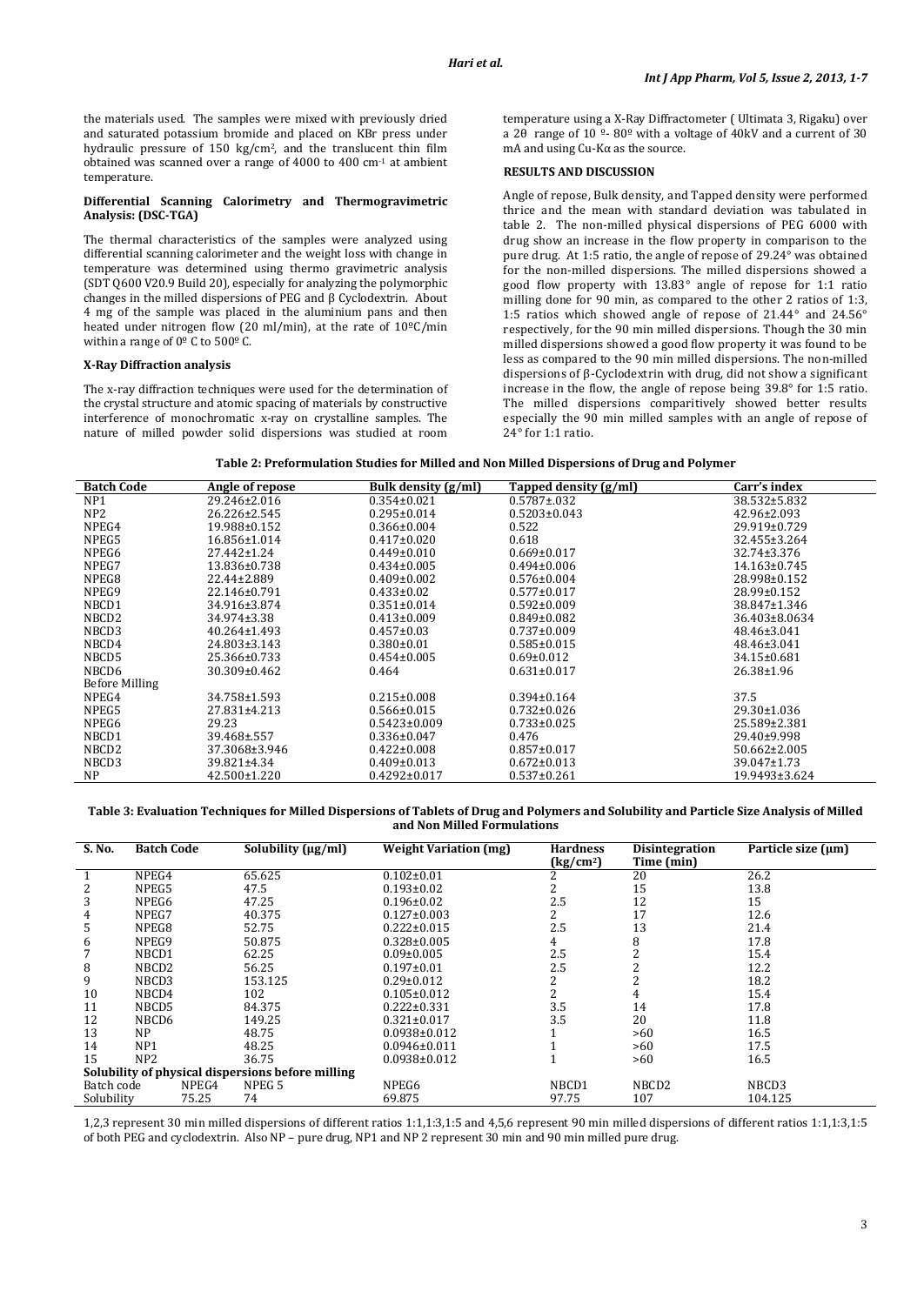The average particle size of each formulation was given in table 3. The particle size of pure drug was obtained as 16.5 µm. The particle size of the milled dispersions of polymers with drug showed larger particle size due to the polymer size and nature. PEG 6000 being waxy [20] in nature have formed clumps which resulted in larger particle size whereas cyclodextrin showed reduced particle size. The results also proved that all the dispersions showed a reduced particle size when milled for 90 min. Hence milling for a longer time period reduces the particle size to a significant extent.

The solubility of ball milled dispersions of Nimesulide with polymers was shown in table 3. The milled and non-milled pure drug showed a solubility of 48.75µg/ml. Milling of the pure drug did not bring about any significant changes in its solubility. This might be due to reaggregation of the particles, reducing the wettability thereby not increasing the solubility. [11] Milled dispersions of polymers with drug showed an increase in solubility, chiefly with the value of 153 µg/ml observed for the β-Cyclodextrin dispersion.

The mean weight of the tablets was tabulated in table 3. The variation in individual weight was found to be within the pharmacopieal limits for all the tablets prepared with the milled dispersions. The hardness of each formulation is given in table 3.

The hardness of NPEG tablets were found to be between 2-5 Kg/cm<sup>2</sup> and the tablets of milled β-Cyclodextrin with drug dispersions showed the hardness between 2-4 Kg/cm2. NPEG 6000 and NBCD at all ratios disintegrated within 20 min. The disintegration time of each formulation was given in table 3. The drug content of all milled dispersions of NPEG was within the limits of 90-110% which reveals that optimum amount of drug is present in all the tablets and capsules.

Dissolution rate of tablets containing milled (30 min milling time) dispersions of drug with PEG 6000 were found to be around 48 % for 1:1 ratio and 100% for other two ratios 1:3 and 1:5. Dissolution rate of tablets of 90 min milled physical mixtures increased with 1:3 and 1:5 ratios showing 100% release within 45 and 30 min respectively. The capsules of the dispersions of drug with PEG 6000 milled for both 30 and 90 min showed similar results with 1:3 and 1:5 ratios showing 100% release in 60 min and 1:1 ratio showing a release around 45%. The dissolution profile of milled β-Cyclodextrin dispersions was similar to milled PEG dispersions, that is with increase in the polymer weight an increase in dissolution rate was observed. But the 90 min milled samples showed a lesser dissolution rate compared to 30 min at 1:5 ratio this might be due to a complex formation between finely ground particles of drug and cyclodextrin.[21](Fig. 1,2).



**Fig. 1:** *In-vitro* **dissolution studies for milled dispersions of NPEG 6000. a-Tablets of 30 min milled dispersions NPEG 6000, b- Tablets of 90 min milled dispersions of NPEG 6000, c- capsules of 30 min milled dispersions of NPEG 6000, d-capsules of 90 min milled dispersions of NPEG 6000.**



**Fig. 2:** *In-vitro* **dissolution studies for milled dispersions of NBCD. a Tablets of 30 min milled dispersions NBCD, b- Tablets of 90 min milled dispersions of NBCD, c-** *C***apsules of 30 min milled dispersions of NBCD, d-** *C***apsules of 90 min milled dispersions of NBCD.**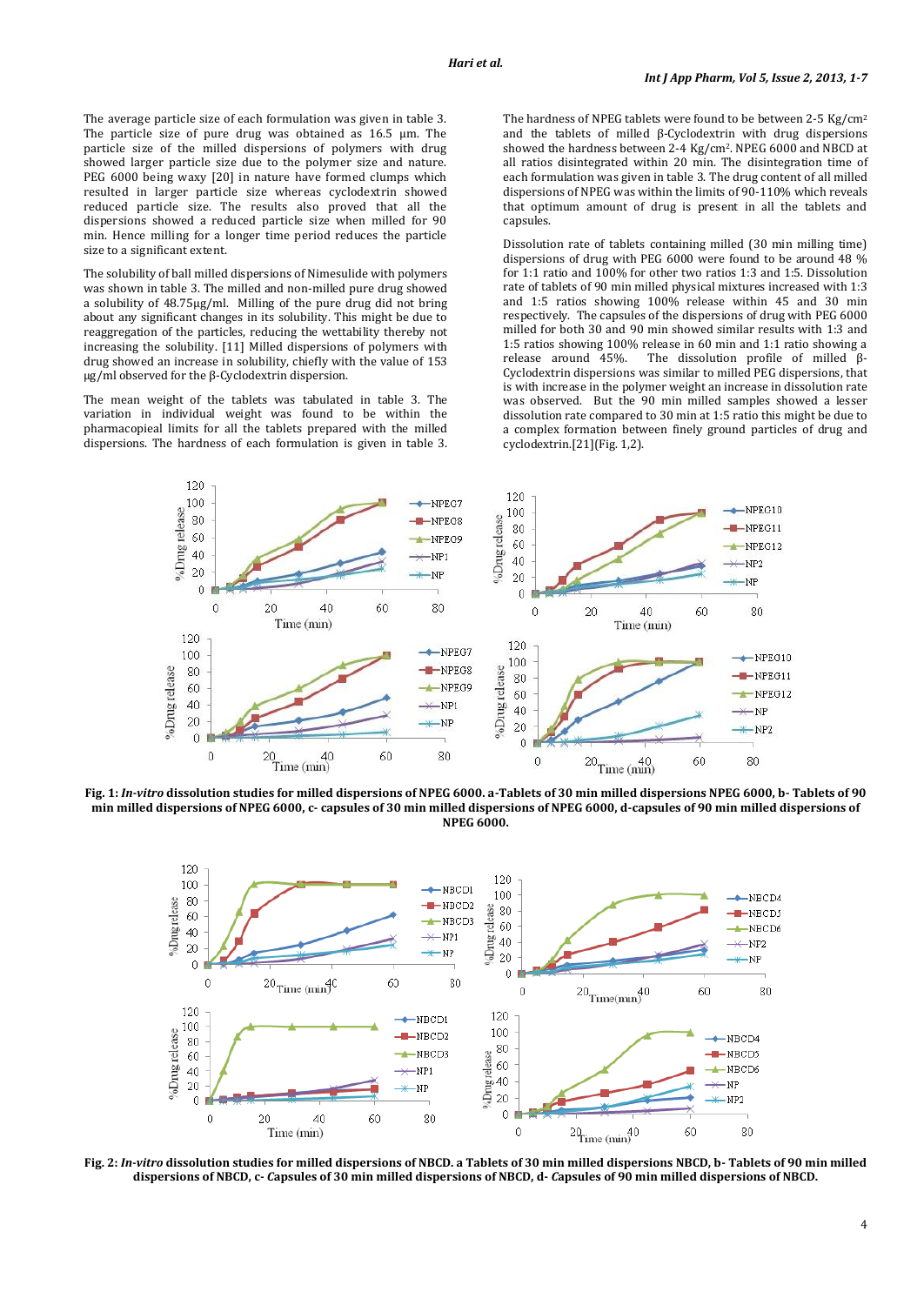For the pure drug, the characteristic peaks at 3283.24 cm-1 showed the presence of amides N-H stretch, at 3090.34 cm-1 showed the presence of aromatic ring C-H medium stretching, at 2847.28 cm-1 C-H methyl stretching. Phenyl ring substitution overtones C-H stretching was present at 1905.90 cm-1. Peaks at 1589.54 cm-1 corresponds to the  $NO<sub>2</sub>$  asymmetrical stretch and 1153.57 cm<sup>-1</sup> corresponds to sulfonamide group of Nimesulide [22]. The FTIR spectra of pure milled drug showed peaks similar to the pure drug with very minute shifts in peaks indicating that milling does not affect the functionality of the pure drug <sup>1</sup>.In case of dispersions, no shift in the peak at 3283.24 was observed but newer peaks at  $3615.04$  cm<sup>-1</sup> and  $3773.22$  cm<sup>-1</sup> were found indicating a mild

interaction between the drug and the polymer between the hydrogen of amide group of the polymer and oxygen group of the drug [23]. Also a shift in the sulfonamide group from 1153.57 to 1107 cm<sup>-1</sup> was observed which might be due to the stabilizing effect of hydrogen group of PEG 6000 with oxygen atom of the sulfonamide group. Similarly in presence of β-Cyclodextrin an interaction between the hydrogen atom of Nimesulide with oxygen group of polymer was observed resulting in a complex formation between the drug and the polymer. The peak corresponding to the sulfonamide was not observed due to complete encapsulation of the drug inside the polymer cyclodextrin ring resulting in a complex formation (Fig. 3).



**Fig. 3: Fourier transform infra red spectra of Nimesulide and polymers. a-Nimesulide, b -Dispersions of Nimesulide and PEG 6000 (Milled), c- Dispersions of Nimesulide and β-Cyclodextrin (Milled).**



**Fig. 4: Differential Scanning Calorimetric spectra of pure drug and milled dispersions**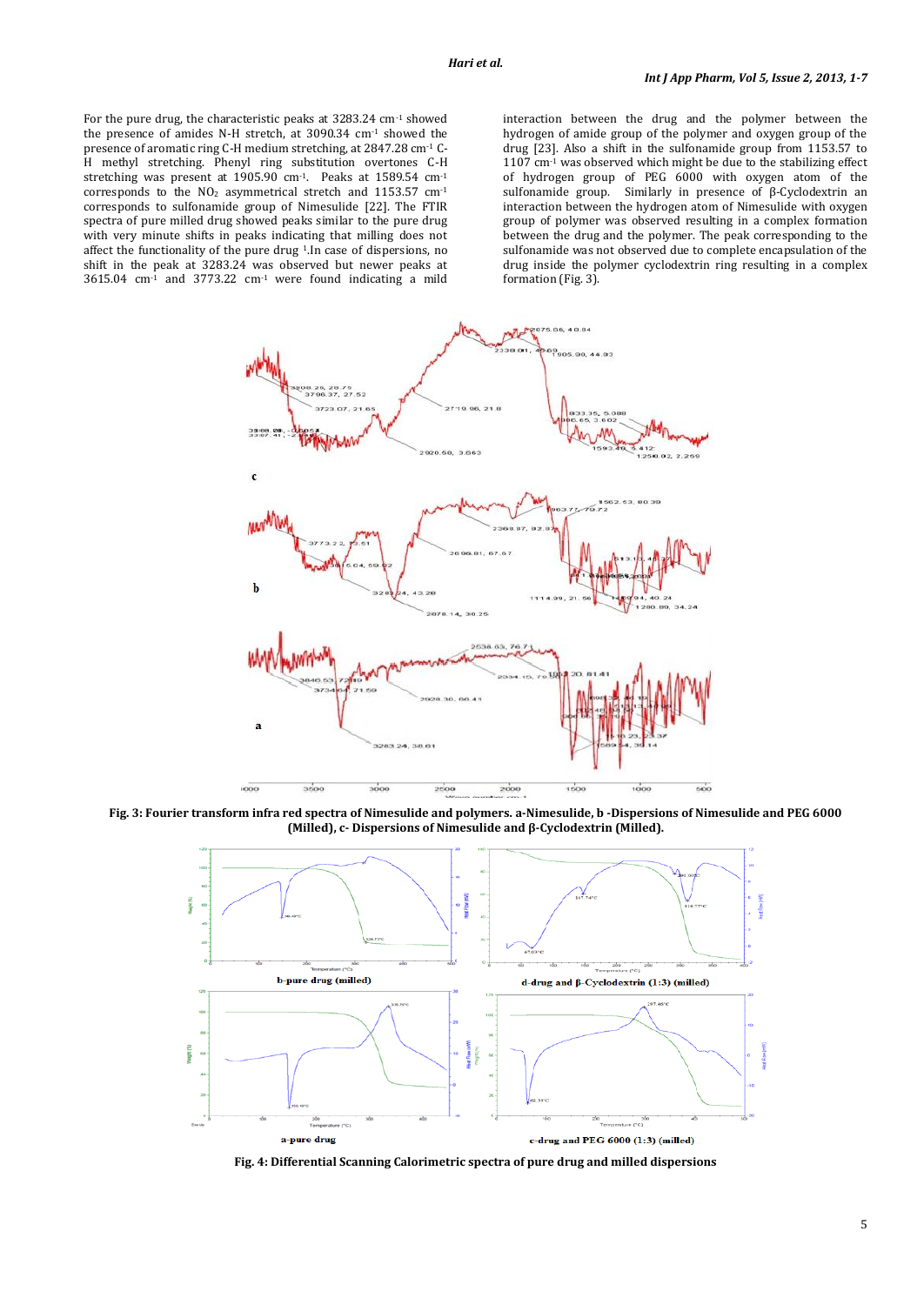The thermal analysis of pure drug showed 2 peaks, one sharp endothermic peak at 150.10° C corresponding to the melting point of the drug and a second, exothermic peak at 335.79° C. Drastic weight loss occurred at 280° C with a loss of 70% which proved that the drug is of strong crystalline nature. The pure milled drug showed a sharp endothermic peak at 148.49° C representing a small shift in the melting point of the pure drug on milling, and the exothermic peak observed in the pure drug was obtained as a very small intensity peak which indicated that milling has reduced the crystallinity of the drug. Dispersions using PEG 6000 showed an endothermic peak at 62.39° C corresponding to the melting point of the pure PEG and an exothermic peak at 297.46° C. The absence of peak of the pure drug indicated the loss of crystallinity and also revealed that the drug has dissolved completely in the liquid phase of PEG [14]. The thermogram of the dispersion of drug with β-Cyclodextrin showed 4 peaks one corresponding to its melting point at 310.77° C and two peaks of drug at 147.74° C and 291.00° C with a slight shift and very less intensity compared to pure, indicating mild interaction between drug and polymer and finally the peak at 67 .03° C corresponding to β-Cyclodextrin. The weight loss of about 80% was observed at 260° C and this might be due to the complex formation and complete entrapment of the drug within the polymer (Fig. 4)

Characterstic peaks for the pure drug were observed at 19.460°, 19.540°, 21.800° and 23.260° for 2θ values. For 90 minutes milled pure drug, the peaks appear with a lower intensity indicating that the reduction in the particle size has helped in bringing the transition from crystalline to semi crystalline form. Both the milled NPEGs showed peaks of high intensity at 23.4 °and 19.420° which corresponds to the peak of pure PEG. The other peaks observed in the sample were with very low intensity in the dispersions, indicating that the transition from crystalline form has started. The dispersions of NPEG hence exist in a semi crystalline form since the polymer PEG is itself semi crystalline in nature. Characteristic peak with an intensity of 593 occurred at 19.62°. In cyclodextrin dispersion, the peaks observed for the drug occurred with intensity less than 500 showing that the presence of the polymer cyclodextrin has brought about a change in the crystallinity of the formulation (Fig. 5).



**Fig. 5: X-Ray crystallograph of Nimesulide and β-Cyclodextrin dispersions (NBCD), Nimesulide and PEG dispersions (NPEG), 90 min milled pure drug (NP2) and pure drug (NP).**